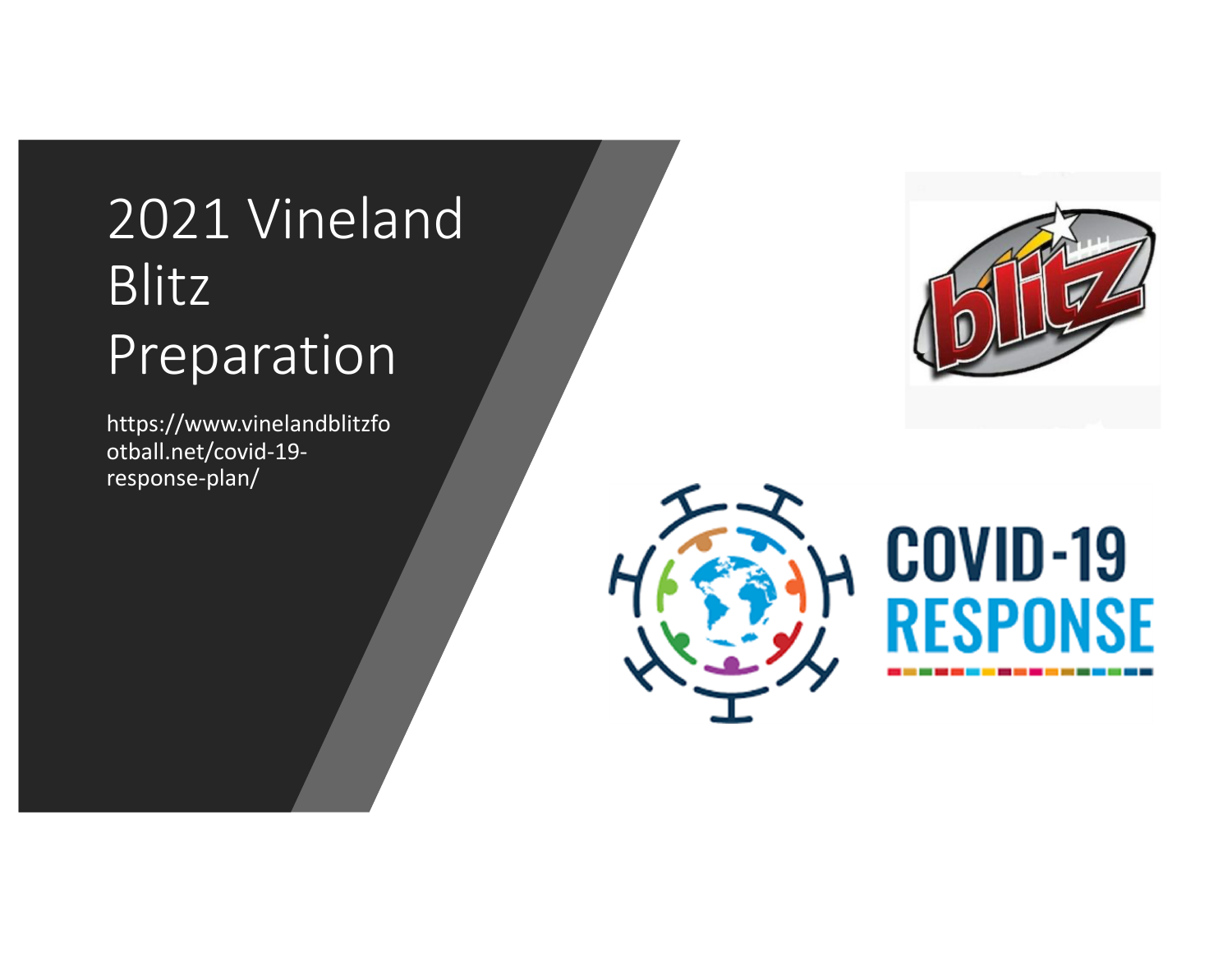## Health and Safety are #1

At Vineland Blitz Football and Cheerleading, your child's health, safety, and well-being are our number one priority. We have prepared a plan for our coaches and volunteers to follow to ensure that we can begin our season safely. Please remind your child of these practices so we can have a safe and healthy season.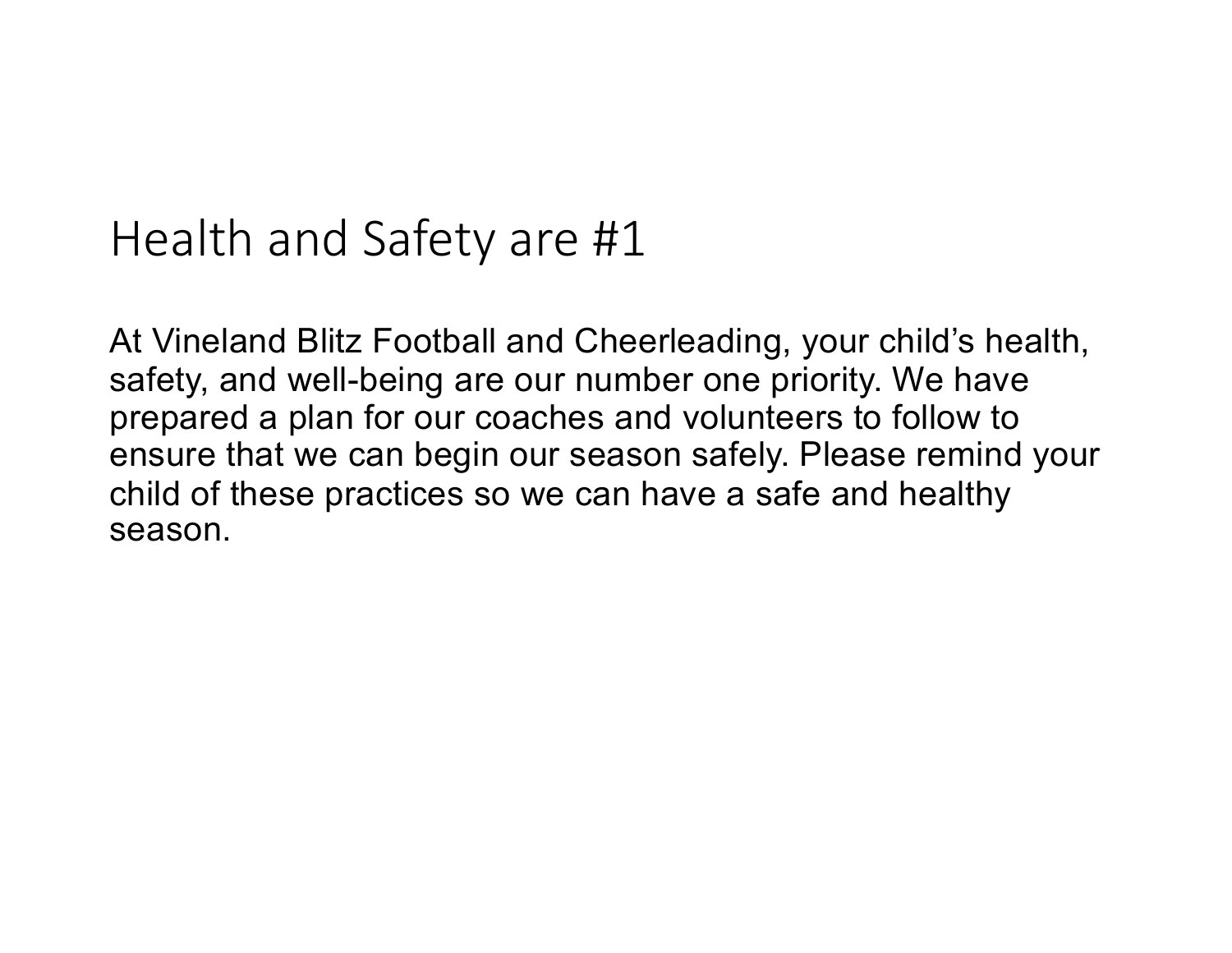#### Precautions

- All coaching staff will be required to wear cloth face coverings during high-risk periods as per local board of health recommendations.
- Coaches, Athletes, and Volunteers will be screened via a health check during the 12 hours prior to each practice or game. Anyone failing the health check shall not be permitted to participate. If any individual develops symptoms of COVID-19 during the<br>activity, they should promptly inform organizers and must be removed from the activity and return home.
- Close contact activities such as spitting, handshakes, and high fives will be discouraged.
- Athletes and coaches will be reminded to adhere to social distancing while not actively involved in practice activities (i.e., on the bench, sidelines, post event huddle)
- Mixing of groups will be disallowed and each grouping will remain with the same coaching staff and athletes as per the guidelines during pre-season.
- Hand sanitizer will be provided for athletes, coaches, and available at the concession stand.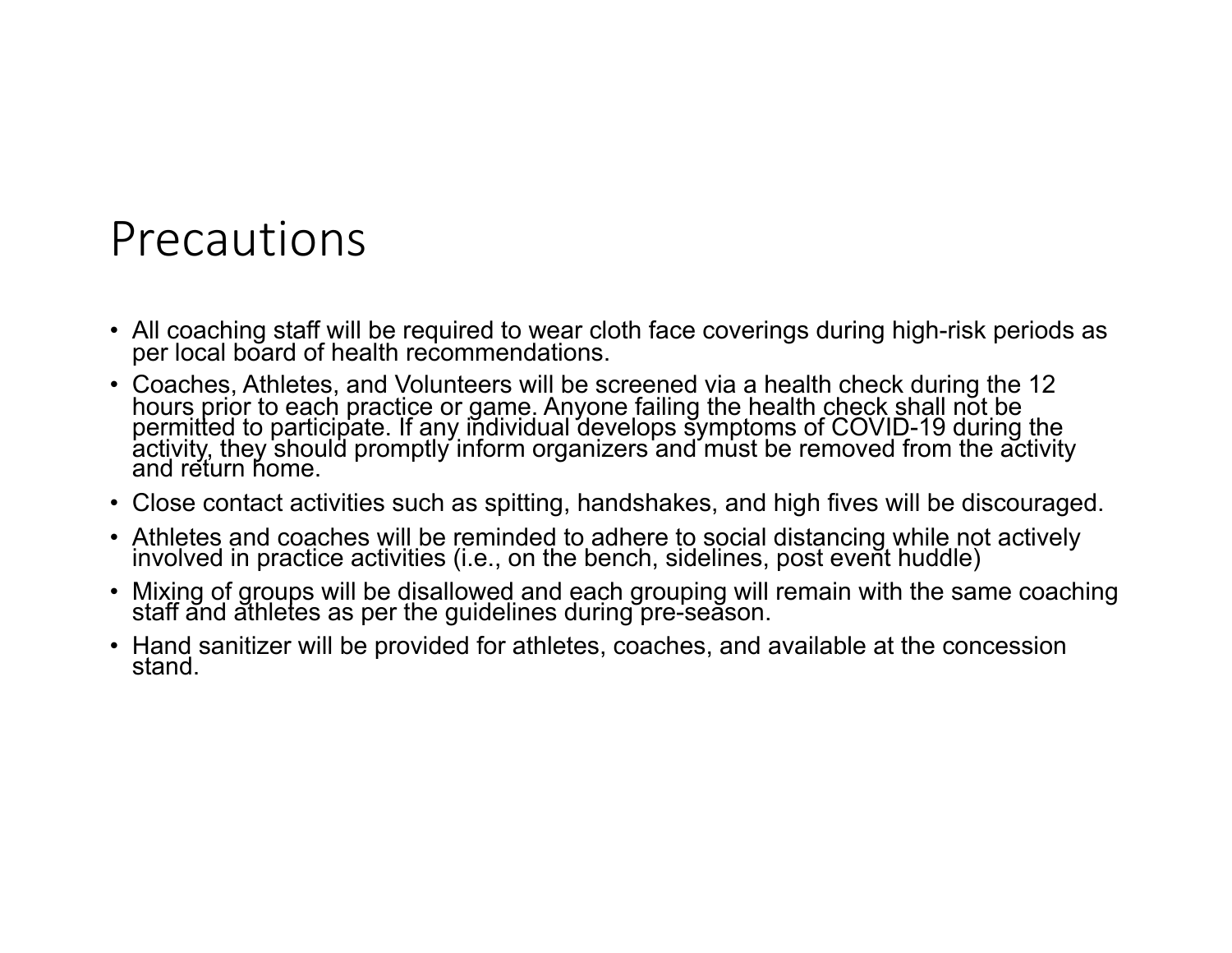#### Precautions

- During high-risk periods, all athletes, coaches, and volunteers should bring their own water and drinks to activities.<br>Team water coolers for sharing through disposable cups are not permitted. Coaches will do squirt bott
- During **moderate-risk** periods, all athletes, coaches, and volunteers should bring their own water and drinks to<br>activities. Team water coolers for sharing through disposable cups are permitted. Coaches will do squirt bo playes.
- Coaches have to do the squirt bottles at all times. Kids do **not** touch the squirt bottles.
- Athletes are encouraged to bring their own drinks.
- Shared equipment (i.e. balls, pom poms) will be sanitized frequently, and sanitizing wipes and spray will be available to do so.
- During **high-risk** periods, visitors and spectators must wear face coverings at all times, unless doing so would inhibit the individual's health or the individual is under the age of two.
- Spectators should bring their own chairs and adhere to social distancing of six feet apart from others not included in your party when placing their chair in the sideline viewing area.
- Athletes are encouraged to wear cloth or disposable face coverings when not engaging in vigorous activity, such as sitting on the bench, interacting with coaches, etc. Face coverings should NOT be worn by staff or athletes when engaging in high intensity aerobic or anaerobic workouts.
- Stunt groups for cheerleading will remain the same throughout the season.